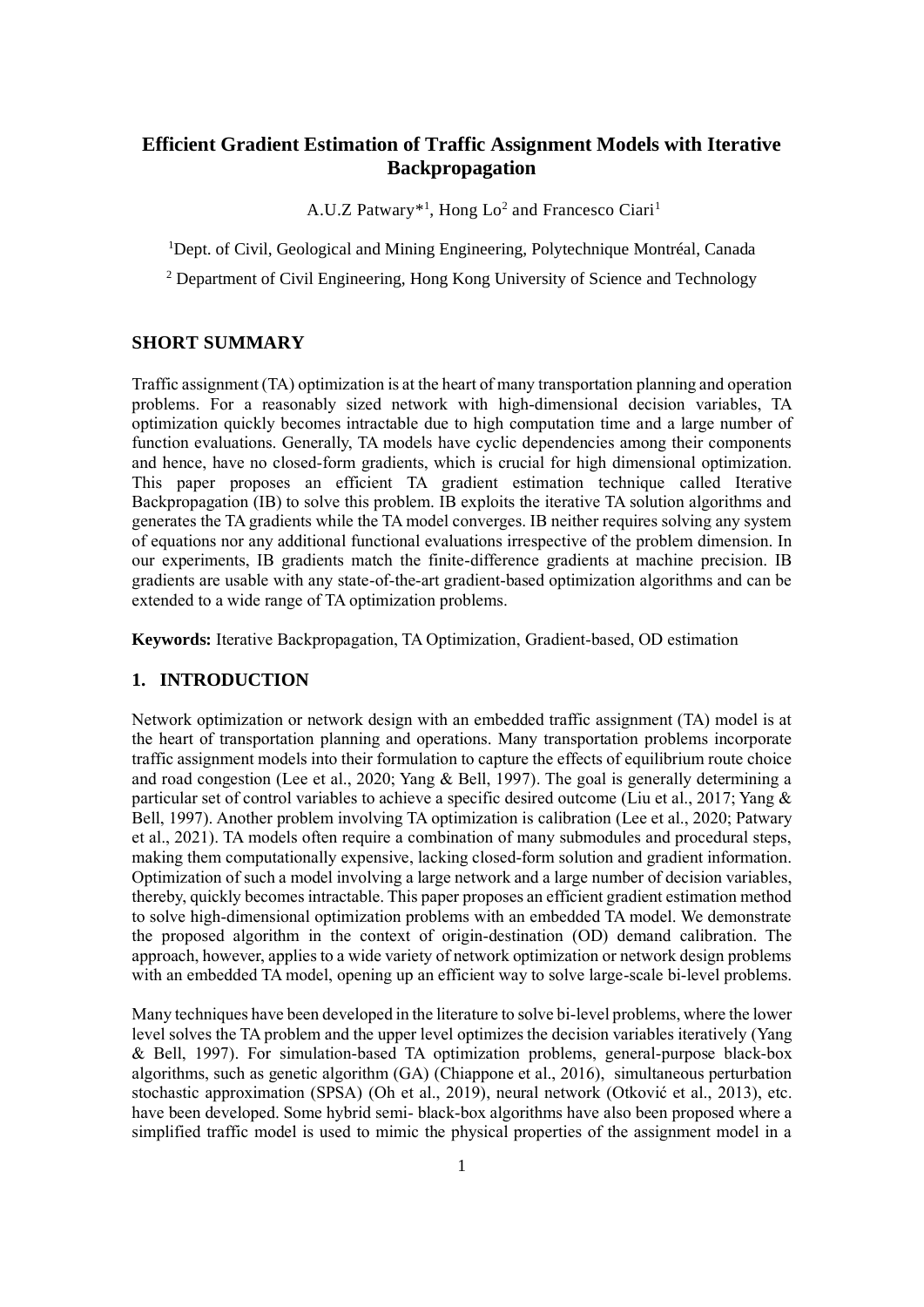trust region framework (Patwary et al., 2021; Zhang et al., 2017). In the context of OD estimation for static TA models, multiple gradient, sub-gradient and approximate gradient methods have been developed to solve the problem. Tobin and Friesz (1988) proposed a sensitivity analysis method for optimizing TA assignment models. However, this method requires less number of routes than the number of links (Patriksson, 2004) which does not hold for large-scale application.

A pure gradient descent optimization technique is not bounded by such mathematical assumptions and can inherently incorporate the congestion effect of changing OD demand. However, due to cyclic dependency between different components, TA outputs does not have closed-form gradients. Gradient-based TA optimization generally avoids this cyclic dependency by assuming independence among TA components in the solution process (Spiess, 1990; Yang et al., 2001). Numerical gradients computation methods, on the other hand, require at least the same number of function evaluations as the problem dimension at each iteration of the optimization process, making them computationally prohibitive for high dimensional TA optimization.

SPSA (Spall, 1992), is a very attractive approximate gradient-based large-scale optimization technique that approximates the gradient by simultaneously perturbing all the decision variables. Some exciting modifications have been proposed to increase the applicability of SPSA for largescale OD demand estimation in recent years (Lu et al., 2015; Oh et al., 2019). The successful use of SPSA demonstrates the necessity and potential of developing efficient gradient estimation techniques and pure gradient-based optimization algorithms.

This paper proposes an efficient gradient estimation framework called Iterative Backpropagation (IB) for network optimization with an embedded TA model. IB takes advantage of the iterative TA solution algorithms (e.g., fixed point, method of successive average, gradient projection, Frank Wolf etc.) to simultaneously calculate the analytical gradients at the current evaluation while the assignment process converges. The method requires no additional TA function evaluations and can be parallelized, i.e., it scales well with high dimension.

In this paper, section 2 develops the general framework of the IB algorithm for TA optimization problems. Section 3 then calculates and compares IB and finite-difference gradients for a small two-link network with respect to a single OD demand. Finally, section 4 concludes the paper.

# **2. METHODOLOGY**

#### *Problem Statement*

We define an optimization problem in equation [\(1\)](#page-1-0) where  $g: \mathbb{R}^n \to \mathbb{R}$  is an objective function that maps  $\psi * \in \mathbb{R}^n$ , the equilibrium output vector from a TA model to an objective value to be minimized.  $\psi$  \* can consist of equilibrium link volumes, link travel times, transit vehicle exit and entry counts, travel times, transit waiting times, etc. *n* is the dimension of  $\psi *$ .  $\theta \in \mathbb{R}^s$  is the parameter vector to be optimized within the vector space  $\Theta$ . *s* is the dimension of the parameter vector to be optimized.

<span id="page-1-0"></span>
$$
min_{\theta} g(\psi * (\theta)); \theta \in \Theta
$$
 (1)

For an iterative gradient descent scheme, the update rule for iteration  $i$  in the optimization process takes the following form. Here,  $\beta$  is the learning rate of the gradient descent process.

$$
\theta^{j+1} = \theta^j - \beta \times \nabla_{\theta} g\left(\psi * (\theta^j)\right)
$$
 (2)

Given the gradient vector  $\nabla_{\theta} g(\psi * (\theta^j)) \in R^{s \times 1}$  is known, the optimization process can take advantage of any sophisticated gradient-based optimization algorithms such as RMSProp (Hinton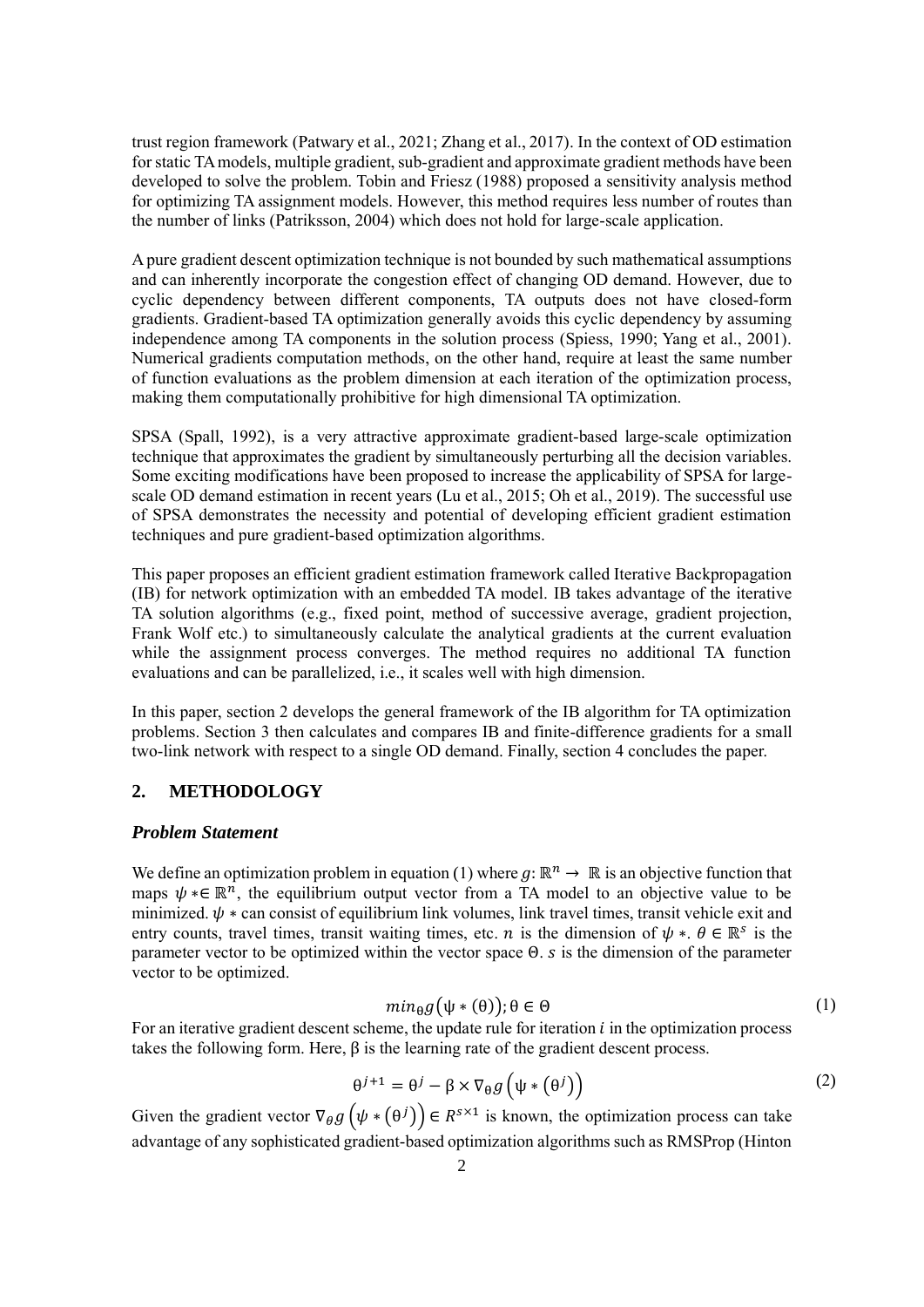### et al., 2012) or ADAM (Kingma & Ba, 2015).

Applying the chain rule for multivariate function derivative, the gradient  $\nabla_{\theta} g(\psi * (\theta^j))$  can be calculated using equation [\(3\)](#page-2-0). Here,  $\nabla_{\psi} g(\psi * (\theta^j))$  is the  $\mathbb{R}^{n \times 1}$  gradient vector of  $\partial g(\psi*(\theta^j))$  $\frac{\psi^*(\theta^j)}{\partial \psi_h}$ ;  $h = 1, 2, ...$  *n* and  $\frac{\partial \psi^*(\theta^j)}{\partial \theta}$  is the *R*<sup>SX*n*</sup> Jacobian matrix consisting of  $\frac{\partial \psi^*(\theta^i)}{\partial \theta_k}$  $\frac{\partial^k h(\mathbf{0})}{\partial \theta_k}; h =$ 1, 2, 3 … . n and  $k = 1, 2, 3, \dots$  . S. We use the superscript to denote the number of optimization iteration and the subscript to denote the element of a vector throughout the paper.

<span id="page-2-0"></span>
$$
\nabla_{\theta} g\left(\psi * (\theta^{j})\right) = \frac{\partial \psi * (\theta^{j})}{\partial \theta} \nabla_{\psi} g\left(\psi * (\theta^{j})\right)
$$
(3)

We calculate the Jacobian matrix  $\frac{\partial \psi * (\theta)}{\partial \theta}$  consisting of the partial derivative of the traffic assignment model output with respect to the decision variables using the iterative backpropagation method outlined in the following section.

### **Iterative Backpropagation**

TA with fixed demand is to determine a route flow proportion for each route in each OD pair that are non-negative and satisfies some variations of Wardrop's principle (Wardrop, 1952). Given a set of routes  $r \in R$  connecting a set of OD pairs  $od \in OD$ , the equilibrium TA conditions for ∀r  $\in$  R, od  $\in$  OD can be written in terms of route choice proportion  $w_{r,od}$  as shown in equation [\(4\)](#page-2-1), which depends on the route costs  $E_{od} = \{\eta_{r,od} : \forall r \in R_{od}\}\)$ , which themselves are functions of the route flows  $F = \{f_{r, od}: \forall r \in R, od \in OD\}$ .  $w_{r, od}$  here, can be derived based on the multinomial logit model generating the stochastic user equilibrium (SUE) route flows or deterministic assignment procedure generating the user equilibrium (UE) route flows.

$$
f_{r,od} - w_{r,od}(E_{od}(F))q_{od} = 0;
$$
  
\n
$$
F = \{f_{r,od}: \forall r \in R, od \in OD\};
$$
  
\n
$$
E = \{\eta_{r,od}: \forall r \in R_{od}\};
$$
\n(4)

<span id="page-2-2"></span><span id="page-2-1"></span> $f_{r, od}, w_{r, od} \geq 0$ 

The iterative solution algorithms for TA problem solves the following sub problem at each iteration.

$$
f_{r,od}^{i+1} = f_{r,od}^{i} + \alpha \times \left[ q_{od} w_{r,od} \left( E_{od} (F^{i}) \right) - f_{r,od}^{i} \right]; \forall r \in R, od \in OD
$$
\n
$$
(5)
$$

Here,  $q_{od}w_{r,od}(E_{od}(F^i))$  is the approximation of the route flow  $f_{r,od}$  based on the set of route costs of the *i*<sup>th</sup> iteration  $E_{od}(F^i)$ . At solution convergence, this approximation will become exact subject to the acceptable convergence tolerance.  $\alpha$  is ideally a monotonically decreasing learning rate. The equilibrium traffic flow is achieved once the gap  $|q_{od}w_{r,od}(E_{od}(F^i)) - f_{r,od}^{i-1}|$ coverges to zero. The process of calculating  $q_{od}w_{r,od}(E_{od}(F^i))$ , i.e., a set of auxiliary route flows, is also known as network loading. In the IB algorithm, we denote this step as the forward pass.

Assuming the equilibrium route flow is achieved after the  $I^{th}$  iteration, the equilibrium route flow gradient  $\nabla_{\theta} f_{r,od}^*$  with respect to the upper-level decision variable vector  $\theta$  can be written in the following form.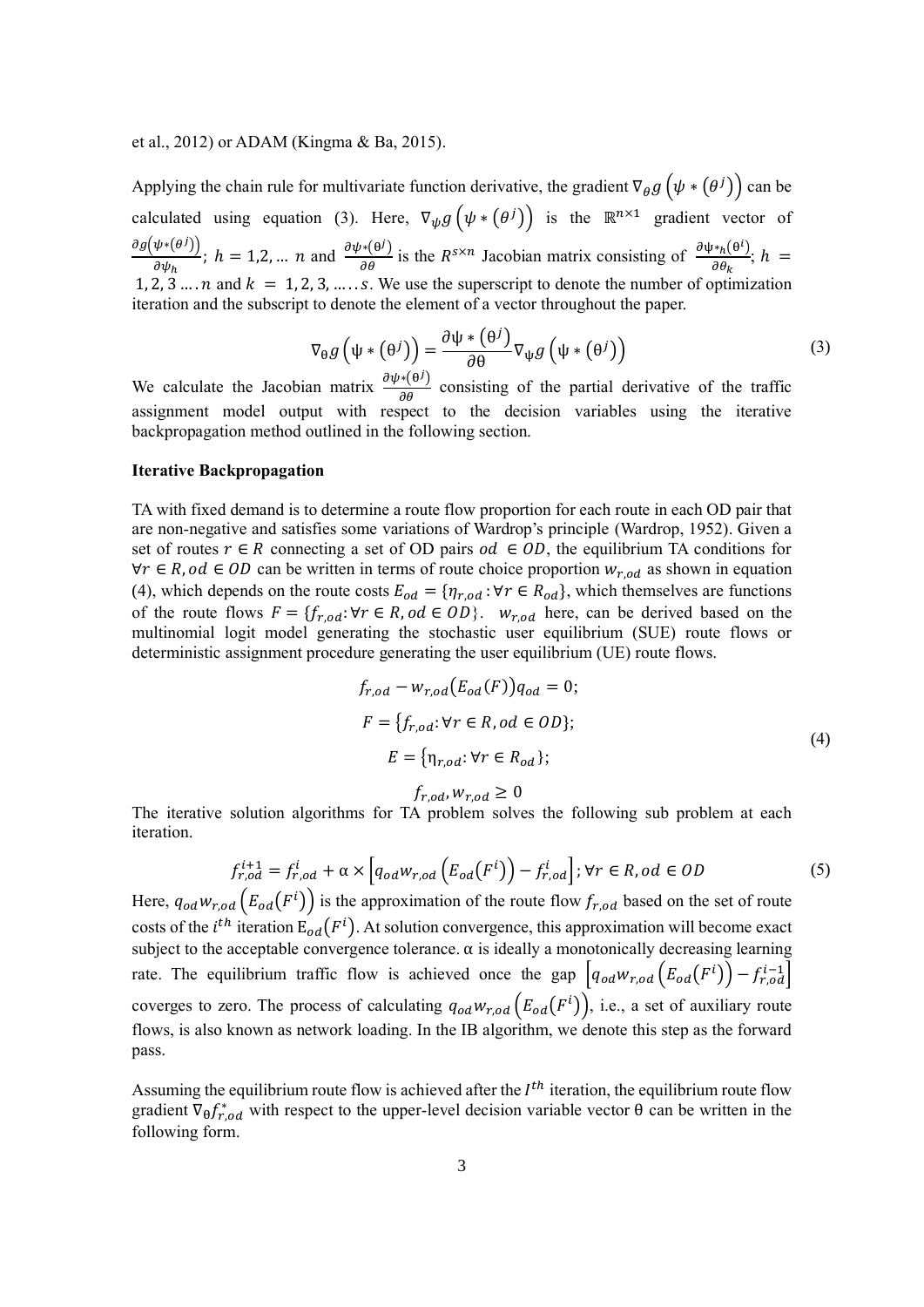$\nabla_{\theta} f *_{r,od} = \nabla_{\theta} f_{r,od}^I = \nabla_{\theta} f_{r,od}^{I-1} + \alpha \times \nabla_{\theta} \left[ q_{od} w_{r,od} \left( E_{od} (F^{I-1}) \right) - \nabla_{\theta} f_{r,od}^{I-1} \right]; \forall r \in R, \text{od} \in OD$  (6) The flow gradient  $\mathbb{V}_{\theta} [q_{od} w_{r,od}(E_{od}(F^{I-1}))]$  can be calculated using the chain rule of differentiation, as shown in equation [\(7\)](#page-3-0).

$$
\nabla_{\theta} [q_{od} \times w_{r,od}(E_{od}(F^{I-1}))] = \nabla_{\theta} q_{od} \times w_{r,od}(E_{od}(F^{I-1})) + q_{od} \times
$$
  
\n
$$
\nabla_{E_{od}} w_{r,od}(E_{od}(F^{I-1})) \times \frac{\partial E_{od}(F^{I-1})}{\partial \theta}
$$
\n(7)

 $\frac{\partial E_{od}}{\partial \theta}$  in equation [\(7\)](#page-3-0) is the Jacobian matrix containing the route cost gradient  $\nabla_{\theta} \eta_{r,od} = \frac{\partial \eta_{r,od}}{\partial \theta}$  at each row. We can again apply the chain rule to calculate the route cost gradient  $\nabla_{\theta} \eta_{r,od}$  as shown in the equation below.

<span id="page-3-1"></span><span id="page-3-0"></span>
$$
\nabla_{\theta} \eta_{r,od}(F^{I-1}) = \nabla_F \eta_{r,od}(F^{I-1}) \times \frac{\partial F^{I-1}}{\partial \theta}
$$
\n(8)

 $\partial F^{I-1}$  $\frac{\partial^2}{\partial \theta}$  is the route flow gradient Jacobian from the previous iteration; i.e., iteration  $I - 1$  contains the route flow gradient  $\nabla_{\theta} f_{r,od}^{1-1}$  at each row. So, using equations [\(6\)](#page-3-1)[-\(8\)](#page-3-2), we can calculate the approximate route flow gradients of a specific iteration as a function of the route flow gradients of the previous iteration. In the IB algorithm, we define this step as gradient backpropagation. The TA conditions and the gradient formulations shown in equations [\(4\)](#page-2-1)[-\(8\)](#page-3-2) can be extended to link based formulation for a static TA and BPR based link performance function by adding equations  $(9)$  -  $(10)$  to the formulation.

<span id="page-3-4"></span><span id="page-3-3"></span><span id="page-3-2"></span>
$$
x_l = \sum_{od \in OD} \sum_{r \in R_{od}} f_{r,od} \, \delta_{r,l} \tag{9}
$$

<span id="page-3-6"></span><span id="page-3-5"></span>
$$
\nabla_{\theta} \mathbf{x}_{l} = \sum_{od \in OD} \sum_{r \in R_{od}} \nabla_{\theta} f_{r,od} \delta_{r,l}
$$
\n(10)

The flow and flow gradient update rules in equations  $(6)$  -  $(7)$  are written in the link level as equations  $(11)$  -  $(12)$ .

$$
x_l^I = x_l^{I-1} + \alpha \times \left[ \sum_{od \in OD} \sum_{r \in R_{od}} q_{od} w_{r,od} (E_{od}(X^{I-1})) \delta_{r,l} - x_l^{I-1} \right]
$$
(11)

$$
\nabla_{\theta} x_l^* = \nabla_{\theta} x_l^I = \nabla_{\theta} x_l^{I-1} + \alpha \times \left[ \sum_{o \, d \in OD} \sum_{r \in R_{od}} \nabla_{\theta} q_{od} w_{r,od} \left( E_{od} (X^{I-1}) \right) \delta_{r,l} - \nabla_{\theta} x_l^{I-1} \right]
$$
(12)

We now formally define the IB algorithm, as shown in the following pseudocode.

Algorithm 1: IB Pseudocode

- Step 1: Initialize the flow and gradient components  $(f_{r,od}/x_l = 0, \frac{\partial f_{r,od}}{\partial \theta})$  $\frac{\partial^T r, \, \partial d}{\partial \theta} = 0$ ;  $\forall r \in R$ ,  $od \in$  $OD)$ . Set counter  $i = 0$ .
- Step 2: Perform the network loading based on the current route flow  $F^i$ , and calculate the approximate route flow  $f'_{r,od} = q_{od} w_{r,od} (E_{od}(F^i))$  or in case of the link-based formulation, link flow  $x'_l = \sum_{od \in OD} \sum_{r \in R_{od}} q_{od} w_{r,od} \left( E_{od}(X^i) \right) \delta_{r,l}$ .
- Step 3: Perform the gradient backpropagation using equations  $(7)$  [\(8\)](#page-3-2) and calculate approximate route flow gradients  $\nabla_{\theta} f'_{r,od} = \nabla_{\theta} \left[ q_{od} w_{r,od} \left( E_{od}(F^i) \right) \right]$ , or in case of link based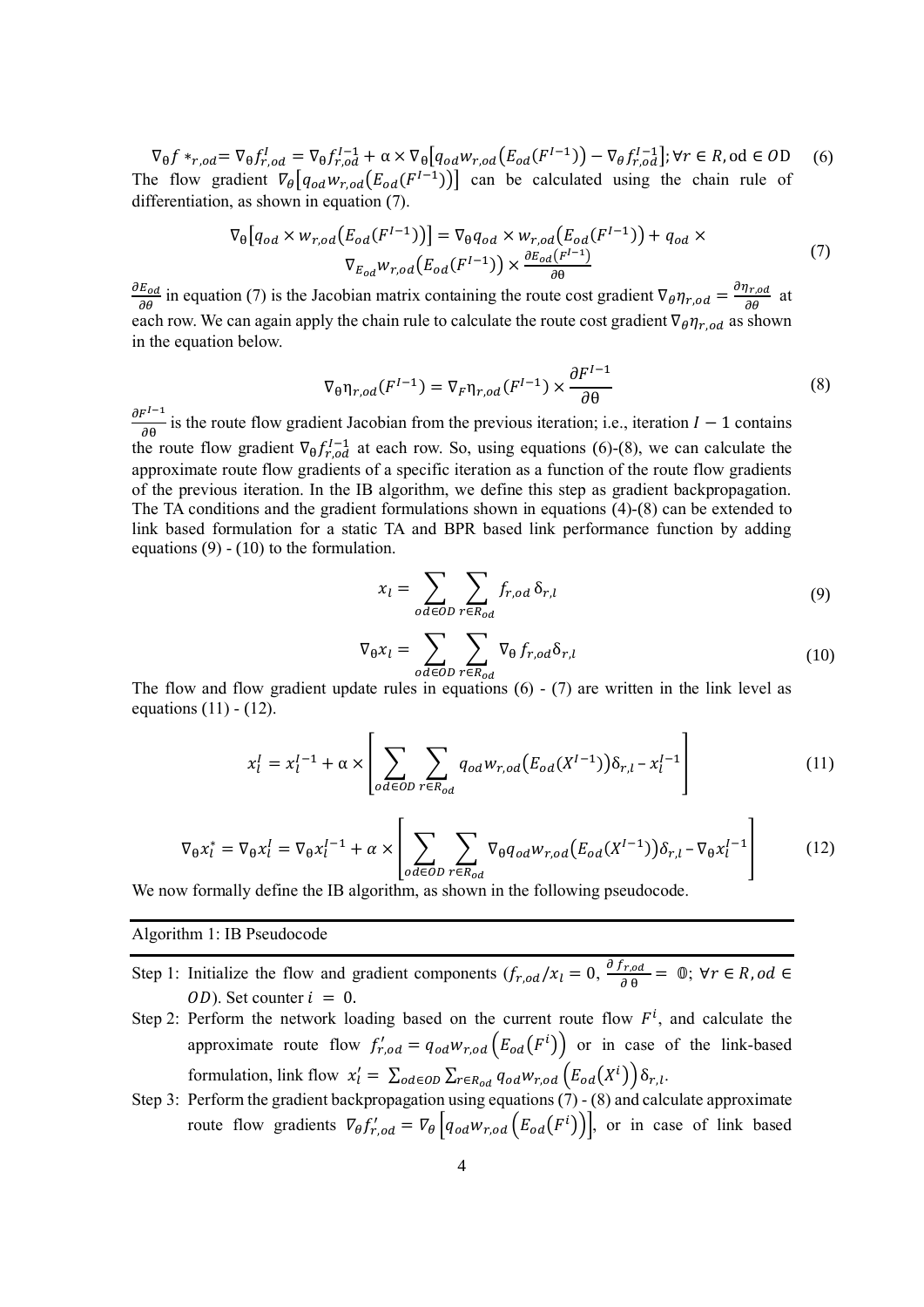formulation, link flow gradients  $\nabla_{\theta} x'_{l} = \sum_{od \in OD} \sum_{r \in R_{od}} \nabla_{\theta} \left[ q_{od} w_{r,od} \left( E_{od}(X^{i}) \right) \right] \times$  $\delta_{r,l}$ .

- Step 4: Update the route flow using equation [\(5\)](#page-2-2) or link flow using equation [\(11\)](#page-3-5).
- Step 5: Update the route flow gradient using equation [\(6\)](#page-3-1) or link flow gradient using equation  $(12)$
- Step 6: Go back to step 2 until the TA algorithm converges.
- Step 7: Stop.



Figure 1: Traditional TA solution algorithm (left) versus IB algorithm (right)

<span id="page-4-0"></span>IB does not require solving any system of equations. It directly calculates the gradient by substituting the required information from the network loading step into equations  $(6)$  -  $(12)$ . These equations can be coded in a matrix form, enabling vector computation instruction set of modern computing hardware to calculate the maximum number of gradients in parallel. The original TA solution remains usable as IB does not affect the original TA equilibrium convergence. [Figure 1](#page-4-0) shows the comparison between traditional iterative TA solution algorithms and IB.

In the above formulation, besides calculating flow gradients, IB implicitly calculates the gradients of additional TA components, such as choice model and flow model gradient, while calculating  $\nabla_{E_{od}} w_{r,od}(E_{od}(F^{I-1}))$  and  $\nabla_F \eta_{r,od}(F^{I-1})$  in equations [\(7\)](#page-3-0) and [\(8\)](#page-3-2). Moreover, the gradients of other non-essential components, such as smart card entry or exit counts, tolls if any, can be derived from the route flow gradients. This makes IB versatile and a powerful tool to compute general TA equilibrium output gradients  $\frac{\partial \psi^*(\theta^j)}{\partial \theta}$ , as discussed in the previous section.

### **3. APPLICATION OF IB**

In this section, we demonstrate the IB gradient computation with respect to OD demand in a small network depicted in [Figure 2.](#page-5-0) The network has two links  $L_1$  and  $L_2$ , both with a free flow travel time of 10 and capacities of 50 and 70, respectively. These two links connect 1 OD pair with demand  $q$ . We use the BPR function as the link performance function. The objective is to compute the gradient of TA equilibrium output components, i.e., link/route flow gradient and route choice gradient with respect to the OD demand q at two levels:  $q = 10$  and  $q = 100$  using IB. We demonstrate IB in both SUE and UE TA problems. While calculating iteration specific route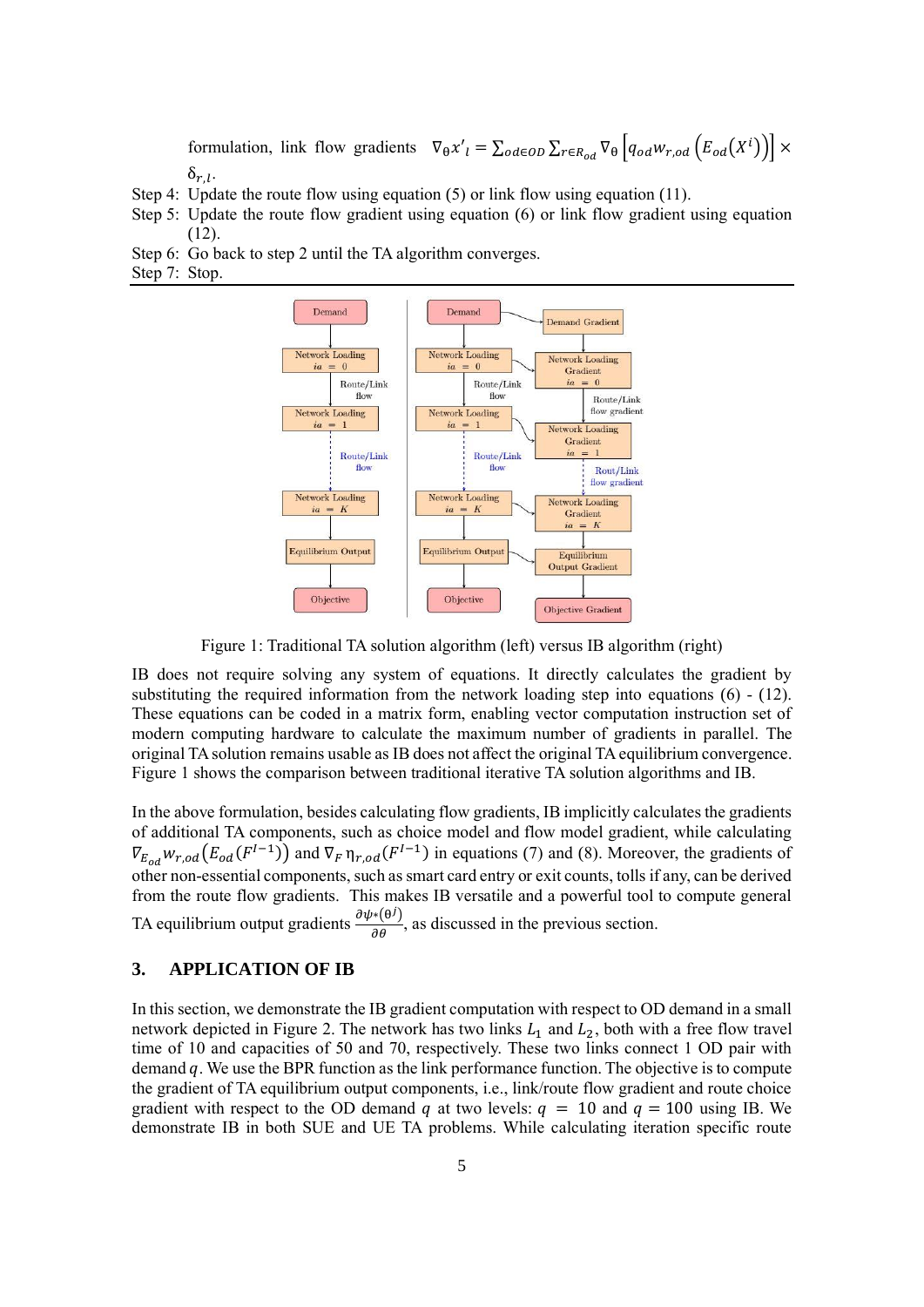flows, SUE uses the logit model and UE uses the 'all or nothing' loading procedure in each iteration. We shall compare and validate the gradients calculated by IB with those by the finite difference technique.



Figure 2: Two link network

### <span id="page-5-0"></span>**Results and Discussion**

|            | <b>Demand</b> | $x*/f*$ | $W*$   | $t *$   |  |
|------------|---------------|---------|--------|---------|--|
| <b>SUE</b> | $q = 10$      | 9.933   | 0.9933 | 10.002  |  |
|            |               | 0.067   | 0.0067 | 15      |  |
|            | $q = 100$     | 65.629  | 0.6563 | 14.453  |  |
|            |               | 34.371  | 0.3437 | 15.099  |  |
| UE         | $q = 10$      | 10      |        | 10.002  |  |
|            |               |         |        | 15      |  |
|            | $q = 100$     | 67.8165 | 0.6782 | 15.0764 |  |
|            |               | 32.1835 | 0.3218 | 15.0764 |  |

Table 1: TA solution for the two-link network

Table 1 shows the TA solution for SUE and UE for both congested and uncongested scenarios. The gradients are all identical except  $\frac{dt_2^*}{dt_1^*}$  $rac{a_1}{dq}$  at  $q = 10$  where the IB gradient produces a value of 5.71E-13 whereas the FD produces a value of 0 (as shaded in Table 2). This happens because the supposed change in  $t_2$  at  $q = 10$  for a 1E-08 change in demand should have been 5.71E-21 which is below the machine precision of 1E-16 of MATLAB. So, the FD method missed the change and reported a gradient of 0.

Table 2: IB vs. FD TA equilibrium gradients for the two-link network

|            | <b>Demand</b> | $\nabla_a x*/f$ * | $FD \nabla_a x \cdot /f$ * | $\nabla_a w *$ | $FD \nabla_a w *$ | $\nabla_a t *$ | $FD \nabla_a t *$ |
|------------|---------------|-------------------|----------------------------|----------------|-------------------|----------------|-------------------|
| <b>SUE</b> | $q = 10$      | 0.9933            | 0.9933                     | $-6.23E-06$    | $-6.23E-06$       | 9.35E-04       | 9.35E-04          |
|            |               | 0.0067            | 0.0067                     | $6.23E-06$     | 6.23E-06          | 5.71E-13       | $0.00E + 00$      |
|            | $q = 100$     | 0.1242            | 0.1242                     | $-0.0053$      | $-0.0053$         | 0.0338         | 0.0338            |
|            |               | 0.8758            | 0.8758                     | 0.0053         | 0.0053            | 0.0101         | 0.0101            |
| UE         | $q = 10$      |                   |                            |                | $\Omega$          | 9.60E-04       | 9.60E-04          |
|            |               | $\theta$          | $\theta$                   | $\Omega$       | $\Omega$          | $0.00E + 00$   | $\Omega$          |
|            | $q = 100$     | 0.6782            | 0.6782                     | $\Omega$       | $\Omega$          | 0.2031         | 0.2031            |
|            |               | 0.3218            | 0.3218                     |                | $\theta$          | 0.0031         | 0.0031            |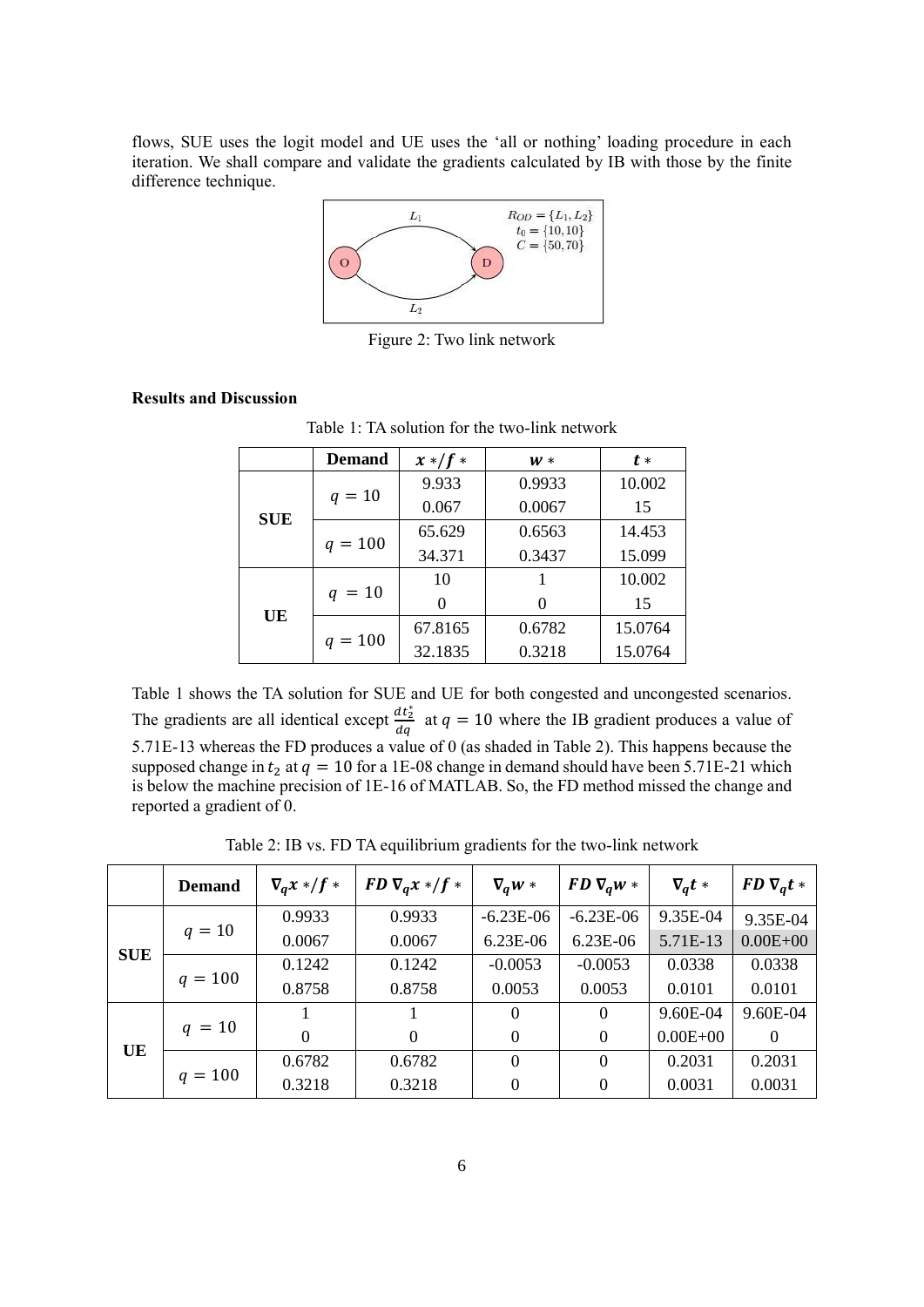

#### **Computation Speed Comparison for High Dimensional Case**

Figure 3: Gradient backpropagation calculation time (HK Network)

<span id="page-6-0"></span>[Figure 3](#page-6-0) shows the computation time for IB paired TA network loading instances in the Hong Kong multimodal network against the problem dimension. Results indicate that for a TA assignment with 3s of network loading time, one IB gradient backpropagation step takes at most 50 sec for a problem dimension of 7000. Given FD requires  $n + 1$  function evaluation, it should take  $(7000 + 1) \times 3 = 21003$  sec. So, the IB gradient estimation technique is approximately  $21003/50 \approx 420$  times faster than FD for TA gradient estimation.

### **4. CONCLUSIONS**

This paper proposed an efficient gradient estimation framework, referred to as iterative backpropagation (IB), for high dimensional TA embedded optimization problem. It inserts a gradient backpropagation step along with the traditional network loading step of the TA solution algorithm for calculating the gradients. IB does not require solving for any system of equations or additional function evaluation irrespective of the problem dimension. We tested out IB for a small two links network where IB matched finite difference gradients at machine precision. Numerical analysis showed that in a large multimodal network and high dimensional problem, IB was 420 times faster than traditional FD gradient estimation technique. The framework is generic and applicable to many high dimensional TA embedded optimization problems.

### **ACKNOWLEDGMENT**

The study is supported by HSBC 150th Anniversary Charity Programme HKBF17RG01, National Science Foundation of China (No. 71890970, No. 71890974), General Research Fund (No. 16212819, No. 16207920) of the HKSAR Government, and the Hong Kong PhD Fellowship.

### **REFERENCES**

- Chiappone, S., Giuffrè, O., Granà, A., Mauro, R., & Sferlazza, A. (2016). Traffic simulation models calibration using speed-density relationship: An automated procedure based on genetic algorithm. *Expert Systems with Applications*, *44*, 147–155. https://doi.org/10.1016/j.eswa.2015.09.024
- Hinton, G., Srivastava, N., & Swersky, K. (2012). Neural Networks for Machine Learning. In *Human and Machine Hearing* (pp. 419–440). Cambridge University Press. https://doi.org/10.1017/9781139051699.031
- Kingma, D. P., & Ba, J. L. (2015). Adam: A method for stochastic optimization. *3rd International Conference on Learning Representations, ICLR 2015 - Conference Track Proceedings*.